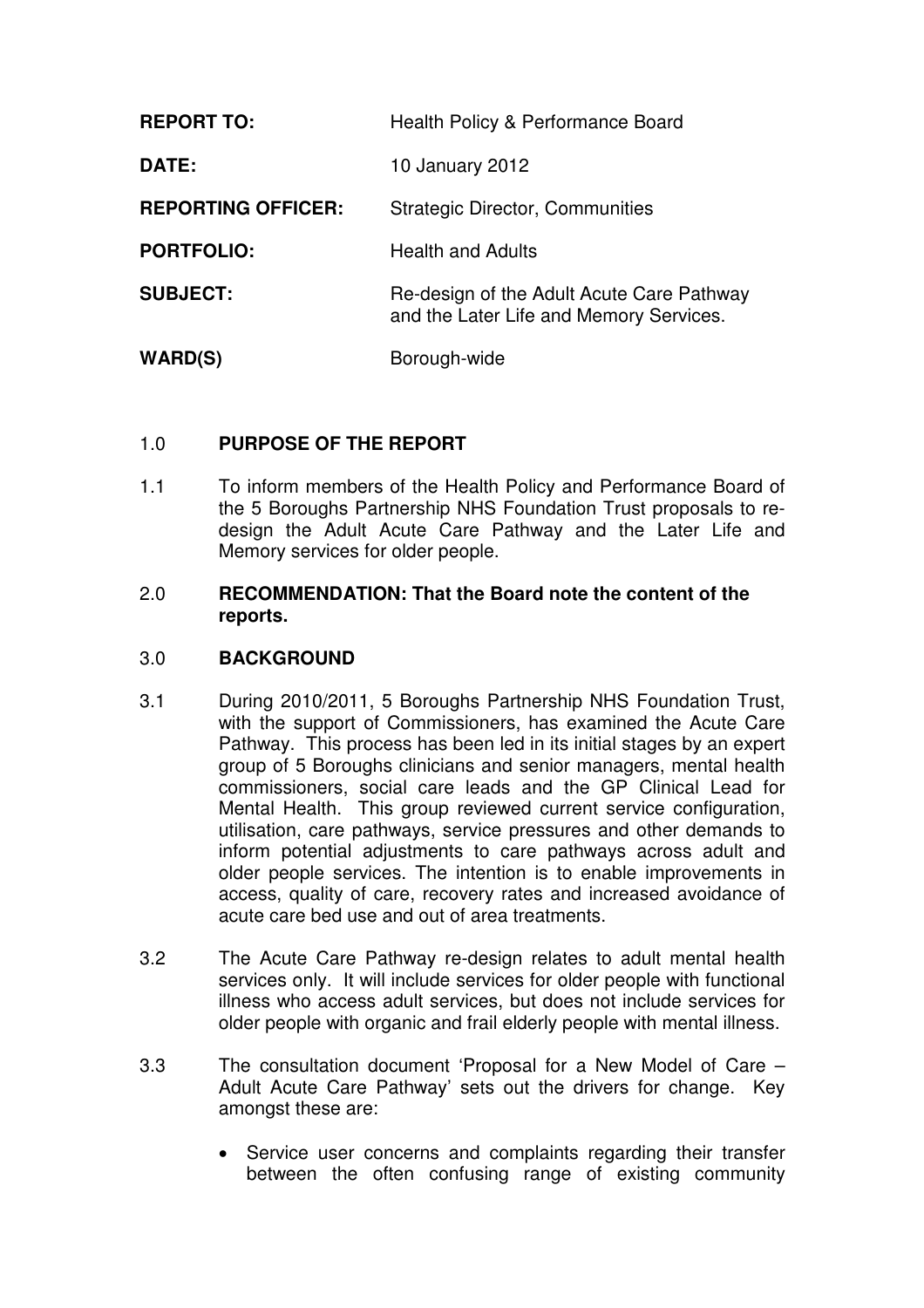services

- Concerns regarding consistency and effectiveness of carer support
- GP concerns regarding the Trust's effective management of GP referrals
- Differing configuration and scale of Local Authority and Primary Care Services
- 3.4 Re-design of services is expected to address these issues and in so doing should maximise the impact of evidence based clinical practice, improve access and assessment, increase the number of people receiving treatment at home, decrease the number of inpatient admissions and reduce length of stay, reduce the number of teams, minimise waits and reduce the transactional burden of moving from team to team.
- 3.5 By re-designing acute care for adults and older people, there is potential for a reduction in the need for beds across the 5 Boroughs Partnership localities. This may result in a need for estate rationalisation – that is, current in patient beds and office locations.
- 3.6 The proposals, if agreed will lead to a joint Warrington and Halton Assessment Team and Home Treatment, alongside six Recovery Services, as shown below:



- 3.7 The ambition of the model is to further promote community interventions and reduce reliance on inpatient services.
- 3.8 The Later Life and Memory Service re-design relates to older adults mental health services. The model includes a proposal to develop a single point of access, which will provide cognitive and functional screening for patients. It is envisaged that this function will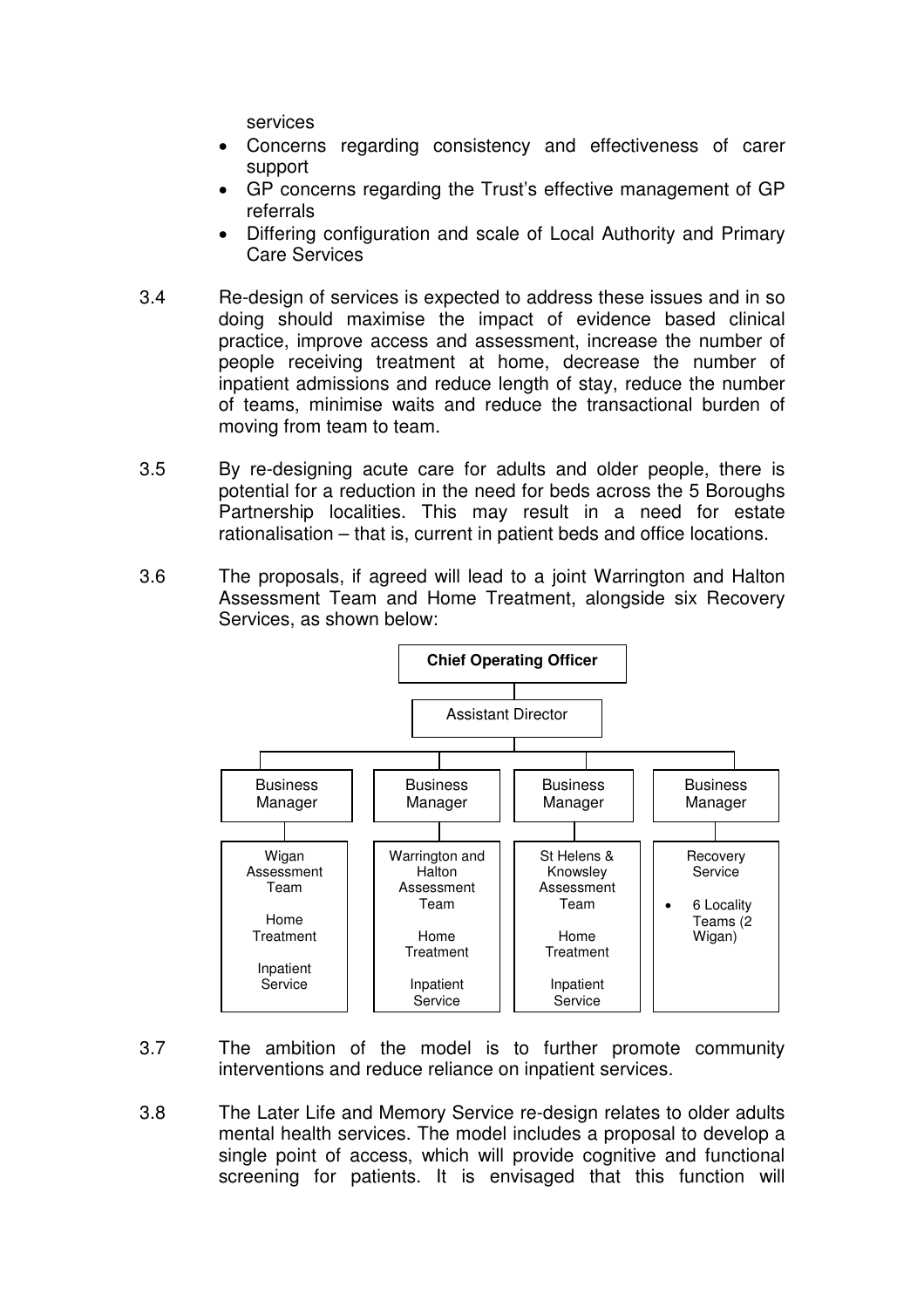considerably reduce the waiting time from referral to service delivery and greatly improve patient experience.

- 3.8.1 The model aims to give increased integration between inpatients and community services through Crisis Intervention, specialist Old Age mental health services and a dedicated Community Mental Health Service to deliver person-centred interventions and care on the basis of need.
- 3.8.2 The model describes the current service provision in terms of available and occupied days across the four boroughs. Occupied bed days for older people's services have fallen from 49,505 in 2006/07 to 23,952 (year end forecast) in 2010/11, which represents a 51.6% reduction. During the same period commissioned beds fell by 39.8%.



- 3.8.3 The model makes further assumptions that the occupied bed days rate will continue to fall over the next five years and that would mean a furter reduction in the amount of beds and an increasing reliance on quality community services, this is at the centre of the model and how it will shift service provision in the future.
- 3.8.4 The proposals were discussed by 5 Boroughs Partnership NHS Foundation Trust, with the support of Commissioners. This process has been led in its initial stages by an expert group of 5 Boroughs clinicians and senior managers, mental health commissioners, social care leads and the GP Clinical Lead for Mental Health.

It was agreed that there was still some additional evidence required to support the model's assertion that Community services will be of sufficient quality to deliver the required levels at the same time as reducing the bed levels. Therefore 5Boroughs Partnership will be carrying out a pilot of the changes in Wigan starting in January 2012.

#### 3.9 **Implications for Halton**

3.9.1 The Brooker Centre currently provides inpatient services for the people of Halton, as such this has proven a valuable resource and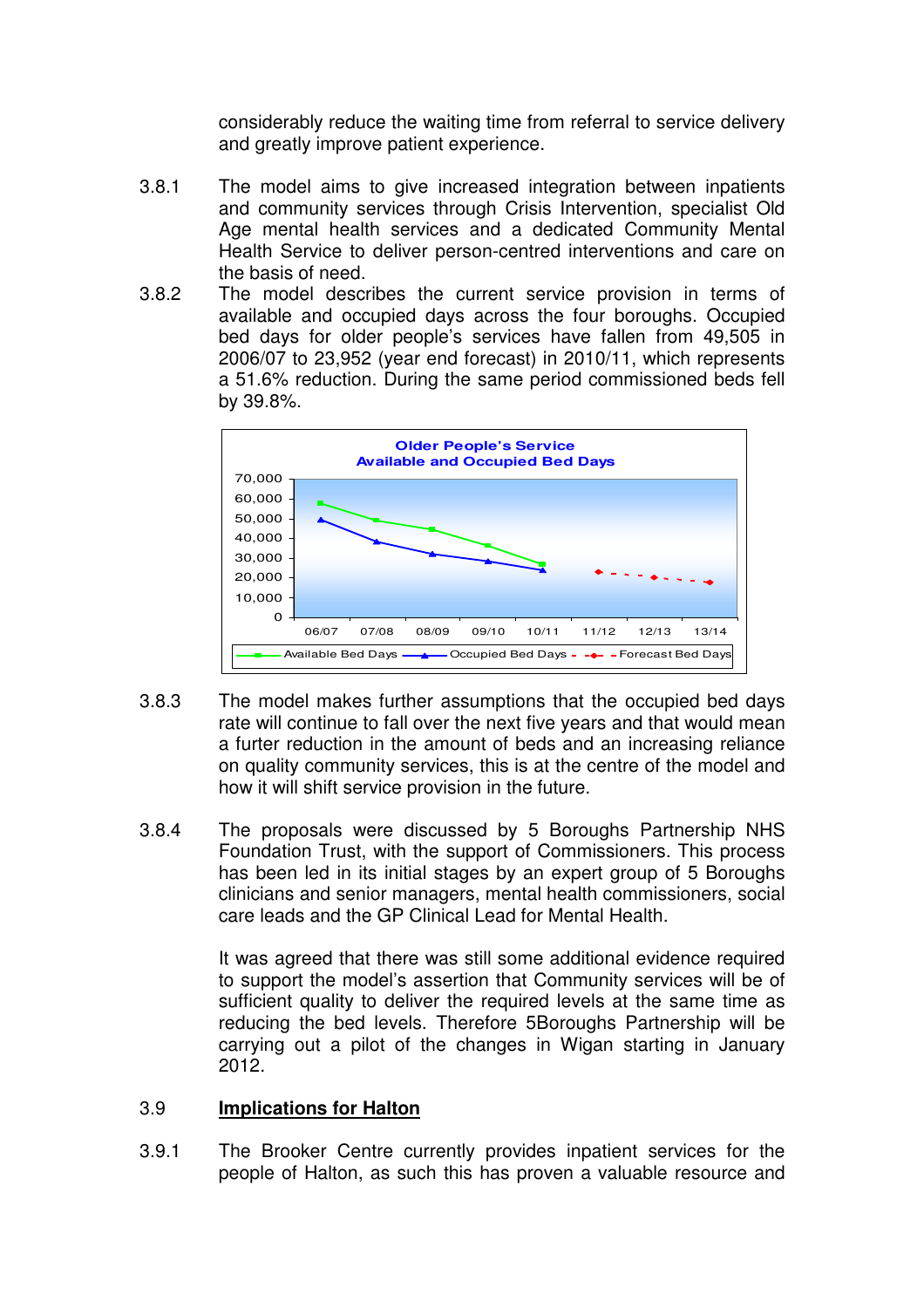also has 10 beds for Older People, it is not clear what the future of the Brooker Centre is and this will need clarification.

- 3.9.2 The proposal to create a combined Warrington and Halton Assessment and Home Treatment Teams also requires further examination. This is because it is not clear from the proposals what will be the impact upon the existing community mental health teams in Runcorn and Widnes. It should also be noted that there is a separate piece of work being undertaken on the Care Pathway for people with dementia and frail elderley with mental health problems, The document 'Building on Strengths' (August 2011) sets out proposals. The potential overlays between this set of proposals and those related to the **Acute Care Pathway** will need clarification.
- 3.9.3 The pilot of the **Later Life and Memory Services** project will mean that no re-design in Halton will be implemented until the evaluation of the pilot (expected by October 2012). The pilot will ensure that the model can be fully and robustly be tested, however the delay in delivery locally is not helpful for current service provision.

# 3.10 **Next Steps**

3.10.1 Local discussions will now take place between the 5 Boroughs Partnership and HBC lead officers. This will provide the opportunity for detailed discussion on the proposals for the **Acute Care Pathway** and the **Later Life and Memory services**. This will provide the basis for further scrutiny by the Health PPB in March 2012.

#### 4.0 **POLICY IMPLICATIONS**

4.1 A range of policies and procedures associated with the **Acute Care Pathway** and the **Later Life and Memory Services** may need to be reviewed in conjunction with the 5 Boroughs Partnership. Further advice (e.g. form legal services) on this will be sought as the programme progresses.

# 5.0 **OTHER/FINANCIAL IMPLICATIONS**

5.1 The financial implications of the proposals are, as yet, unknown.

# 6.0 **IMPLICATIONS FOR THE COUNCIL'S PRIORITIES**

#### 6.1 **Children & Young People in Halton**

There are no policy implications as a direct result of this report, however the health needs of children and young people are an integral part of the health priority.